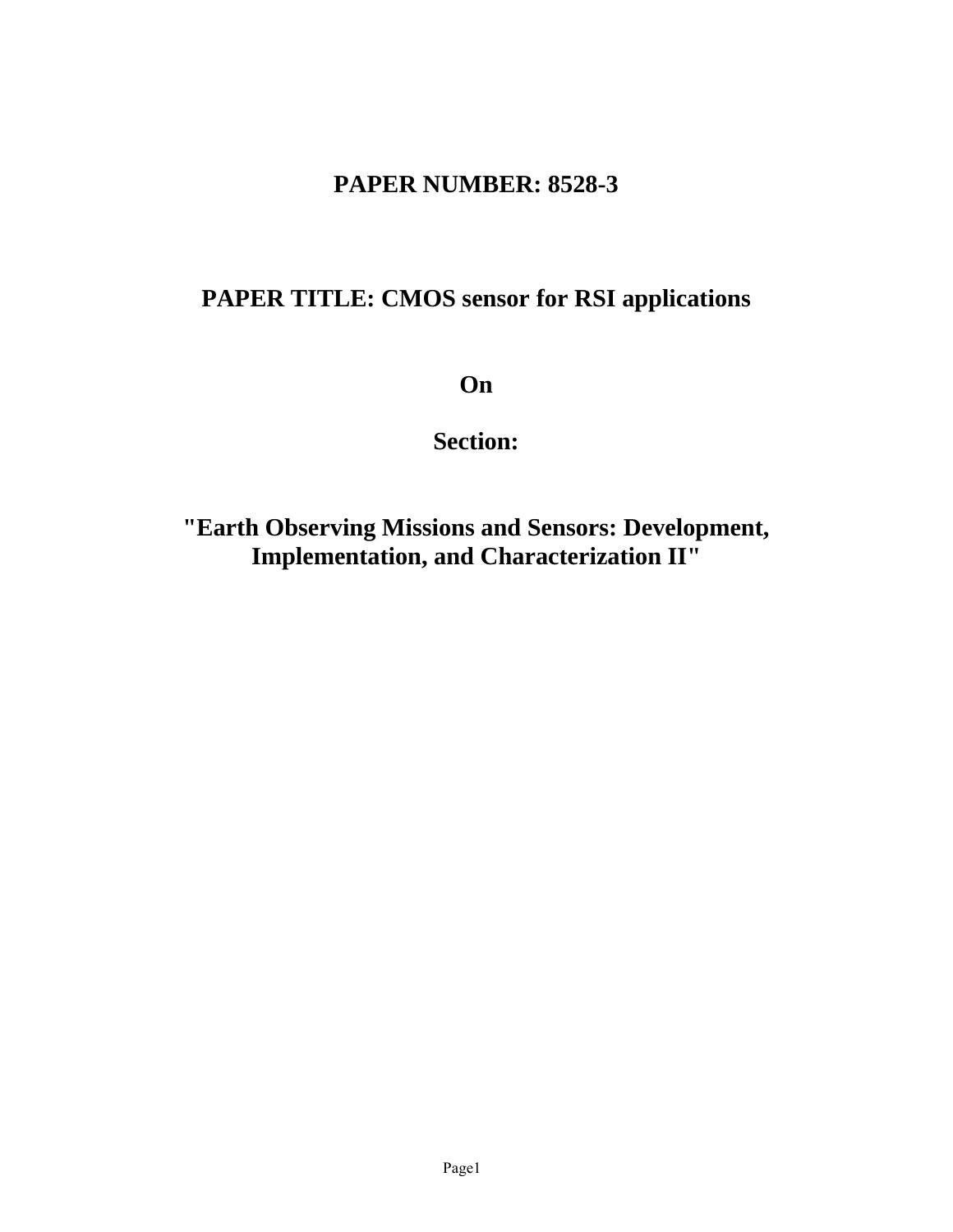# **CMOS Sensor for RSI applications**

Weng Lyang "Bill" Wang; Shengmin Lin

CMOS Sensor Inc 20045 Stevens Creek Blvd, #1A Cupertino, CA., 95014 USA

### **ABSTRACT**

Three CMOS sensors were developed for remote sensing instrument (RSI) applications. First device is linear CMOS Sensor for Terrain Mapping Camera (TMC). This device has 4000 elements,  $7 \mu m \times 7 \mu m$  of pixel size. Second device is area CMOS Sensor for Hyper Spectral Imager (HySI). The device has 512 x 256 elements and 50 µm x 50 µm of pixel size. Third device is multi band sensor for Remote Sensing Instrument (RSI). This device integrates five linear CMOS sensor into a single monolithic chip to form a Multiple System On Chip (MSOC) IC. The multi band sensor consists of one panchromatic (PAN) and four multi - spectral (MS) bands. The PAN is 12000 elements, 10 µm x 10 µm with integration time of 297  $\mu$ s  $\pm$  5%. Each MS band is 6000 elements, 20  $\mu$ m x 20  $\mu$ m with integration time of 594 us  $\mu$ s  $\pm$  5%.

Both linear and area CMOS sensor were designed and developed for Chandrayaan-1 project. The Chandrayaan-1 satellite was launched to the moon on October 22, 2008. The moon orbit height is 100 km and 20 km of swath size. The multi band sensor was designed for earth orbit. The earth orbit height is about 720 km and 24 km of swath. The low weight, low power consumption and high radiation tolerance camera requirement only can be done by CMOS Sensor technology. The detail device structure and performance of three CMOS sensors will present.

Keywords: CMOS Sensor, RSI, TMC, HySI, PAN, MS, Chandrayaan-1

# **1. INTRODUCTION**

CCD image sensors have been used successfully in orbital platforms for many years. However, CCD image sensors require several high speed, high voltage clock drivers as well as analog video processors to support their operation. These support circuits must be shielded and placed in close proximity to the image sensor IC to minimize the introduction of unwanted noise. The end result is a camera that weighs more and draws more power than desired.

CMOS image sensors, on the other hand, allow for the incorporation of clock drivers, timing generators and signal processing onto the same integrated circuit as the image sensor photodiodes. This keeps noise to a minimum while providing high functionality at reasonable power levels. CMOS Sensor Inc employs its proprietary advanced CTIA structure and buffer MOS readout method to eliminate the fixed pattern. Due to performance breakthrough, CMOS Sensor Inc. had involved the following space projects for Visible and Near Infrared (VNIR) CMOS sensor.

- 1. C640 for 3D Terrain Mapping Camera (TMC)
	- a. Moon orbit -- 100 km
	- b. 20 km swath
	- c. 5 meter resolution
- 2. C650 for Hyper Spectral Imager (HySI)
	- a. Moon orbit -- 100 km
	- b. 20 km swath
	- c. 80 meter spatial resolution
	- d. 421 nm  $\sim$  964 nm spectral range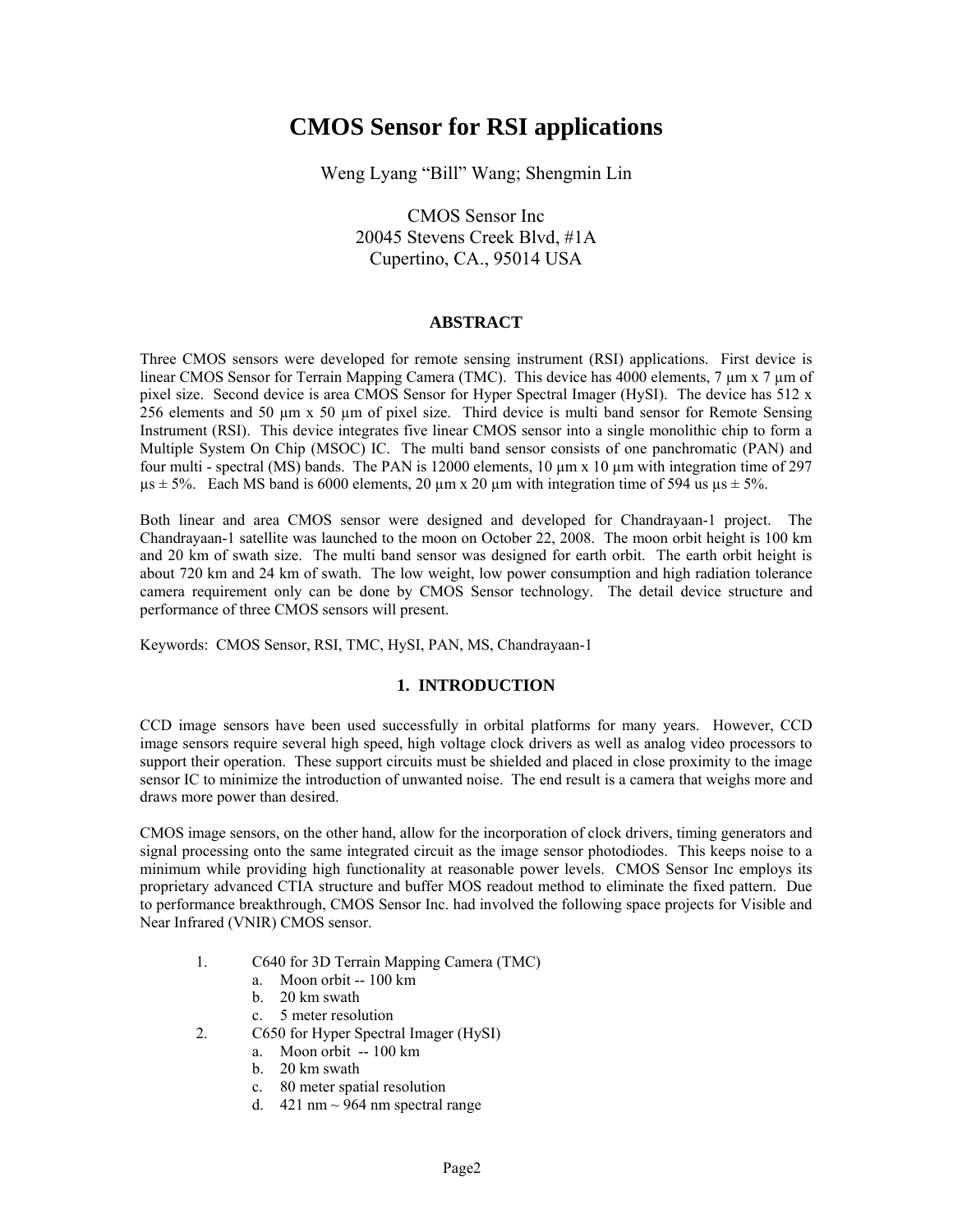- 3. C468 for Remote Sensing Instrument (RSI)
	- a. Earth orbit -- 720 km
	- b. 24 km swath
	- c. 2 meter resolution for Panchromatic band (PAN)
	- d. 4 meter resolution for Multi-spectral band (MS)
	- e. Four different MS band (B, G, R and NIR)

The C640 and C650 were designed and developed for Chandrayaan-1 project. The Chandrayaan-1 satellite was launched on October 22, 2008. The C468 will launch to the earth orbit on 2014.

Figure 1 shows the photo of the C640, C650 and C468. The C468 chip is a large monolithic silicon chip, measures at 121 mm x 24 mm. The device is housed on a 132 pins of Pin Grid Array (PGA) ceramic package with 155 mm x 60 mm dimension. The device description, performance of each CMOS Sensor product summarized as below.



Figure 1: Photo of C640, C650 and C468.

# **2. C640 (4000 PIXELS LINEAR ARRAY CMOS SENSOR)**

# **2.1 Device description**

The C640, 4000 elements linear image sensor is designed to provide high resolution, low power consumption for space applications. Figure 2 shows the block diagram of C640 image sensor. The C640 is mixed mode silicon on chip (SOC) IC. It combines analog circuitry, digital circuitry and optical sensor circuitry on one chip. This chip integrates sensor array, programmable gain amplifier (PGA), 12 bit analog to digital converter (ADC), voltage regulator, low voltage differential amplifier (LVDS) and timing generator. The image processing functions include both coarse gain and fine gain control that can be latched through external latch start pulse.

The device operates in three modes; destructive readout mode, non-destructive readout mode and power down mode: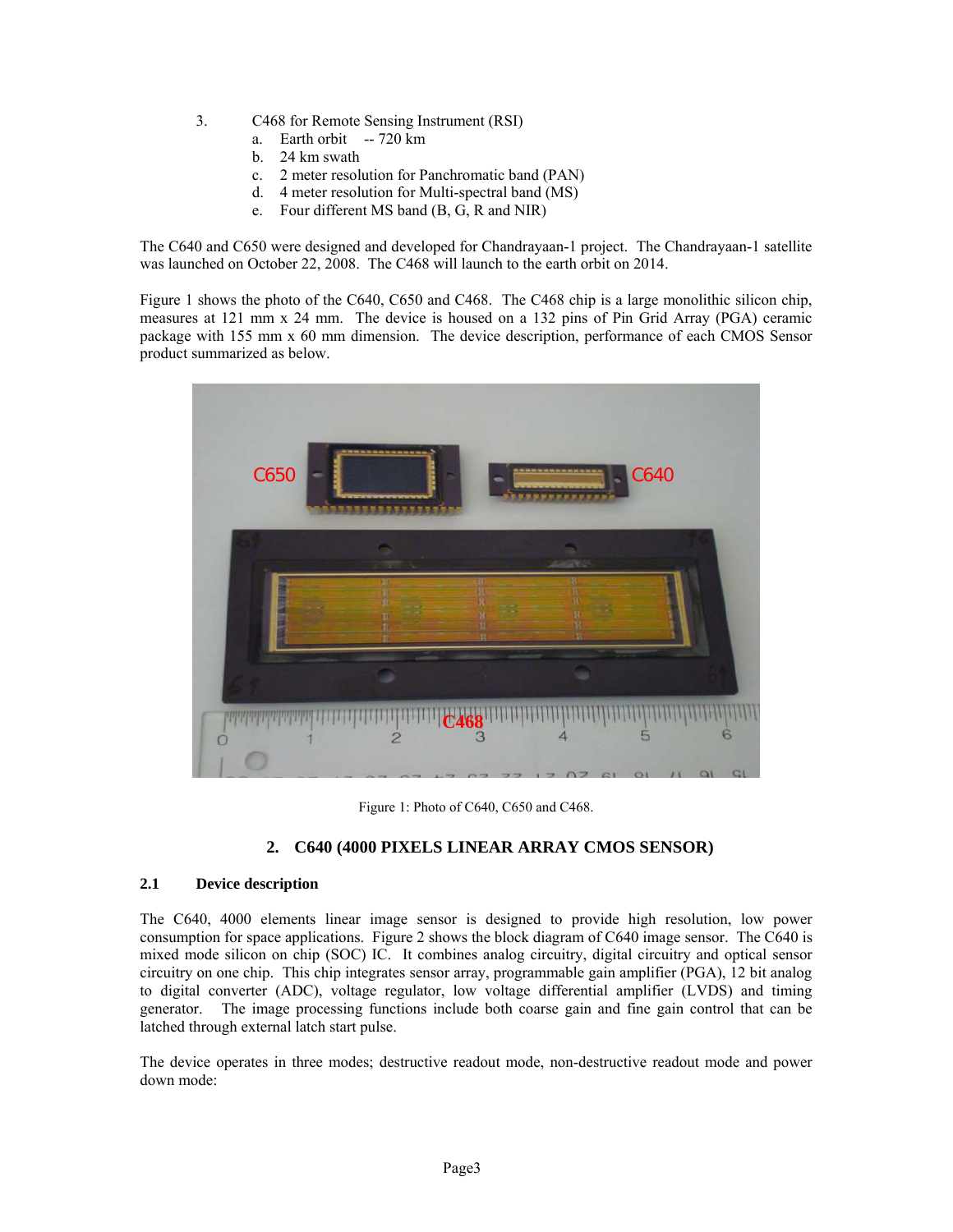- Destructive readout mode: In this mode each pixel of the signal is readout and then reset for each frame.
- Non-destructive readout mode: In this mode, each pixel of the signal is not reset during readout, instead video signal of each pixel is accumulated during next frame. The second frame pixel charge adds to (accumulates) the charge of first frame pixel charge. The non-destructive readout mode can accumulate up to thirty-two (32) frames. Therefore, the video signal of each individual pixel can be integrated up to thirty-two (32) frames compared to the destructive readout mode in one (1) frame. This unique function enables the device to be suitable for extremely low light level application.
- Power down mode: In this mode all of the blocks except the latch block are powered down to save power.

This device uses CMOS Sensor's proprietary advanced APS technology and readout structure to reduce the fixed pattern noise, increase dynamic range and improve linearity. The device consists of 4000 photodiode elements. The pixel size is  $7 \mu m$  square on an element pitch of  $7 \mu m$ .



Figure 2. The block diagram of C640 image sensor.

# **2.2 Device performance:**

# **2.2.1 Measured dynamic range:**

The dynamic range of the sensor was carried out experimentally by illuminating the sensor at an intensity just below saturation and again at an intensity where the SNR was unity. Under full illumination, the integration time of the sensor was kept to a minimum and measurements made in destructive readout mode. With a clock period (Tp) of 750 ns and an internal gain of 1.8, the integration time was set to 42 Tp or 31.5 us. Under low light conditions, the imager's amplifier gain was turned to 8.8, the integration time increased to 132,640 Tp or 99.5 ms and operated in non-destructive readout mode.

The illumination at both extremes was measured independently using a silicon radiometer. The resultant dynamic range was calculated as 123 dB as shown below and the measured data is shown in table 1

| Dynamic Range = $20 \times Log (21563 / 0.015) = 123.2dB$ |                                                                                |  |  |
|-----------------------------------------------------------|--------------------------------------------------------------------------------|--|--|
| <b>Operating Mode</b>                                     | Illumination (Candela/m <sup>2</sup> )   Output (DN)   Sensor Noise (DN)   SNR |  |  |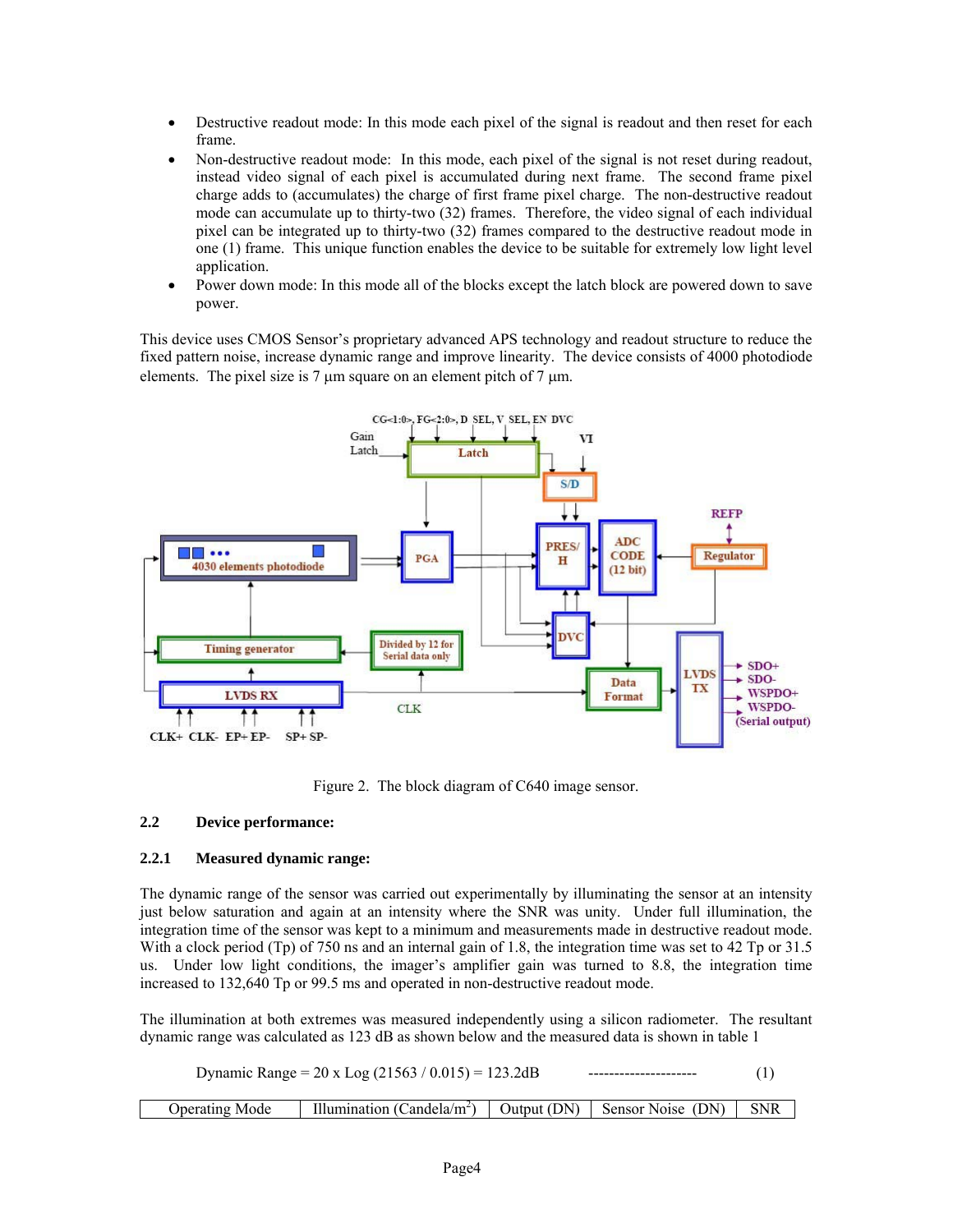| Destructive Read     | 4100- | 4010                       | 7C<br>.    | 501 |
|----------------------|-------|----------------------------|------------|-----|
| Non Destructive Read |       | - -<br>$\cdot \cdot \cdot$ | . <u>.</u> |     |

Table 1. Measured data used to calculate Dynamic range

#### **2.2.2 Dark signal non-uniformity:**

The dark output voltage is measured when light source is turned off for one integration time. The dark offset mean is calculated by the mean value for all of the pixels.

$$
\overline{Vd} = \frac{1}{S} \sum_{i=1}^{S} Vd_{si} = \frac{Vd_{si} + Vd_{s2} + \dots + Vd_{ss}}{S}
$$
\n1.127

where S is the number of sample taking, which is 256 frames.

$$
Vd = \frac{1}{N} \sum_{i=1}^{N} \overline{Vd_i} = \frac{\overline{Vd_1} + \overline{Vd_2} + \dots + \overline{Vd_N}}{N}
$$

where i is a pixel number, i from pixel  $# 1$  to 4000 and N is a total of 4000 pixels. The dark offset nonuniformity (Ud) is calculated by the standard deviation for all 4000 pixels when light source is turned off. 2

$$
Ud = \sqrt{\frac{1}{N} \left( \sum_{i=1}^{N} \overline{Vd_i} - Vd \right)^2}
$$
 (4)

Figure 3 displayed the dark signal for 4000 pixels. The dark signal non-uniformity is very small.



Figure 3. The dark signal of the 4000 pixels

### **2.2.3 Photon transfer curve:**

Photon transfer curve is used to measure the device performance. For each pixel, the noise equals to the square root of the noise floor and shot noise, which is shown as the following equation.

$$
N_{t} = \sqrt{Ns^{2} + N_{noise floor}^{2}}
$$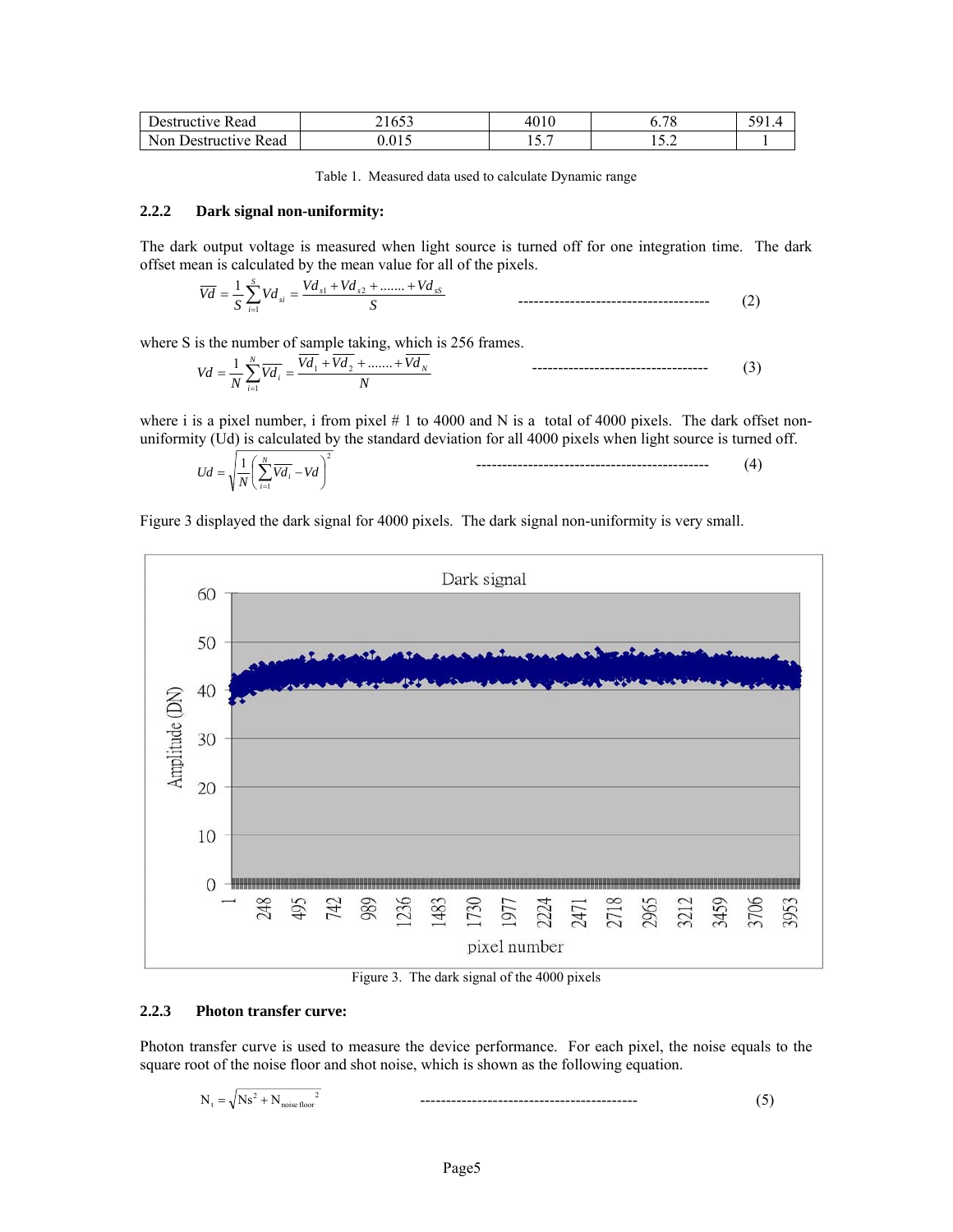where  $N_t$  is a total noise;  $N_s$  is shot noise;  $N_{noise}$  is noise floor. The signal and noise is proportional to the light intensity and exposure time for each pixel. By increase the light source and the exposure time, the output signal increase. Figure 4 shows a plot logarithmically the rms noise against mean value of the C640 sensor, known as Photon transfer curve (PTC). The measured noise floor is 350 electron; the full well capacity is 400 ke and the conversion rate is 100 e / DN.



Figure 4. Photon transfer curve (PTC).

# **2.2.4 Non-linearity:**

The output signal versus intensity (integration time) was measured and plotted. The slope of the plot is the linearity of the image sensor. The non-linearity is the percentage error of the measured data with ideal curve. The measured device non-linearity is less than 0.5% between 10 to 90% of full well capacity.

# **2.2.5 Modulation Transfer Function (MTF)**

Due to project an optical MTF pattern to the image sensor is difficult and might be tolerated from lens, a special MTF pattern metal mask is used for MTF measurement. By using an uniform light source to illuminate the device, the MTF data can be measured and calculated. The output signal is a dark signal (D) if the pixel covered by metal mask. It is a light signal (L) if the pixel is not covered by metal. The metal mask arrangement is shown as below.

First 100 pixels: All dark<br>Second 100 pixels: D, L, D, L, ... Second 100 pixels: Third 100 pixels: D, D, L, D, D, L, ... Fourth 100 pixels: D, L, L, D, L, L, .... : : The MTF value for each spatial frequency is calculated from the equation as below. MTF (%) = [(VL – VD) / (VL – VD)] x 100% ---------------------------------------- (6)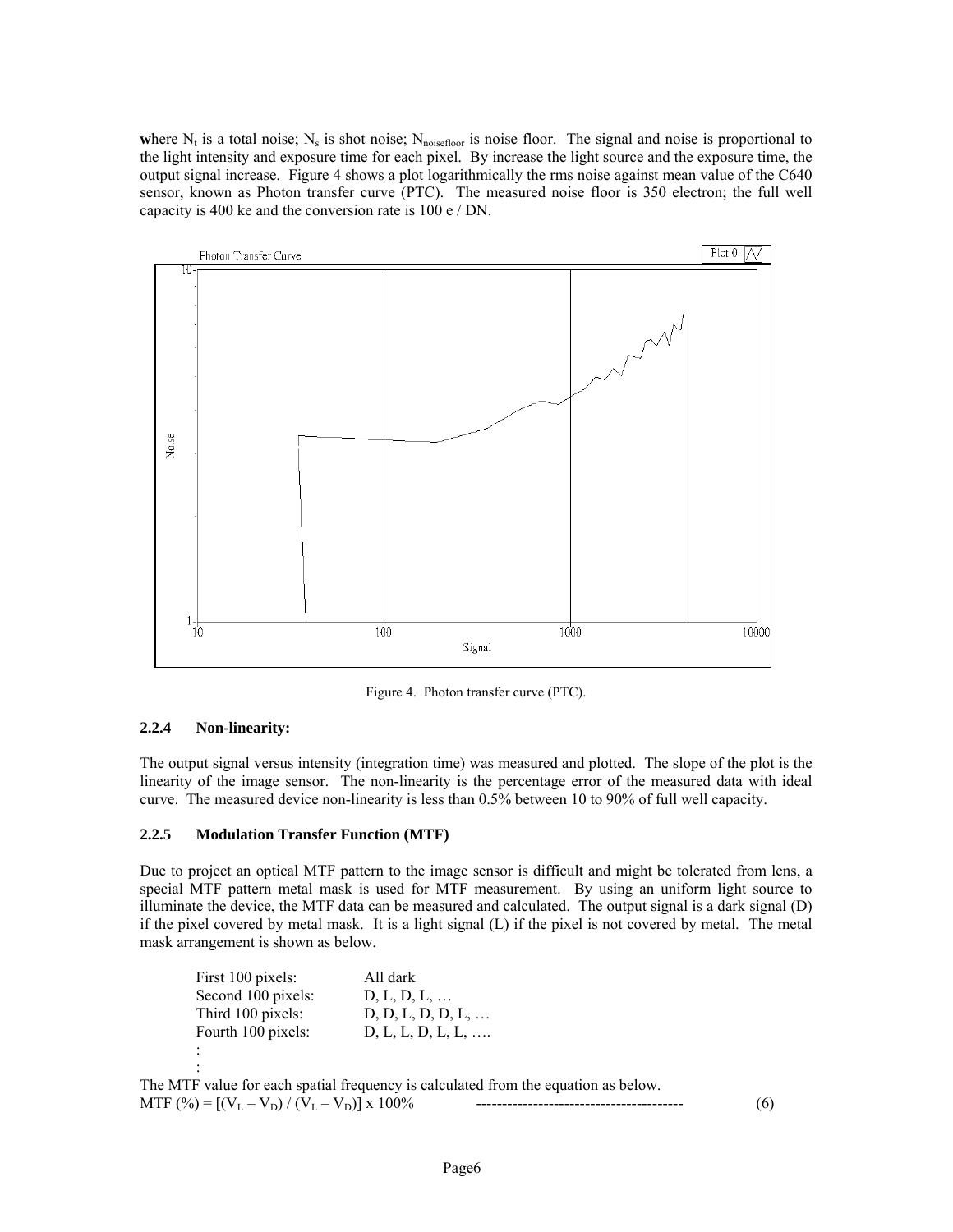|                     | Wavelength       | MTF $\omega$ Nyquist spatial frequency |
|---------------------|------------------|----------------------------------------|
| Blue light source   | $470 \text{ nm}$ | 78%                                    |
| Green light source  | 560 nm           | 68%                                    |
| Red light source    | 640 nm           | 50%                                    |
| Near Infrared light | 940 nm           | 25%                                    |
| White light (CCFL)  |                  | 70%                                    |

where  $V<sub>L</sub>$  is the light signal output at each spatial frequency;  $V<sub>D</sub>$  is dark output signal at each spatial frequency. Table 2 shows the measured MTF value for different wavelength at Nyquist spatial frequency.

### **2.3 Image performance:**

The TMC in the visible spectrum band from 500 nm to 750 nm utilizing three separate C640, linear images sensors facing fore, nadir and aft to the lunar surface. Being used in push-broom mode to provide along track stereo viewing, the TMC covers a swath of 20 km with the fore and aft imagers being placed at  $+/-25$ degrees from nadir. The end result is a ground resolution of 5 meters at an altitude of 100 k. Figure 5 presented the earth image taken from nadir of TMC that made by C640 sensor on about 70,000 km of earth orbit before the satellite reach to moon.



Figure 5. Earth image from TMC (70,000 km high)

Image data from TMC was used to create 3D image of the lunar surface. These digital elevation models (DEM) were generated from combinations of images produced by three CMOS image sensors. The process is to obtain the same image from two or three of the CMOS sensors taken at different angles due to the orientation of the image sensors within the satellite. These stereoscope views are then processed to identify matching points between the two images. Having identified as many matching points as possible, these points are fit to a triangular mesh from which the 3D coordinates are interpolated for all data points [1]. Draping the imaging features over this 3D coordinate surface results in very effective image as shown below. A measure of the effectiveness of this procedure is the number of pixels or data points that can be matched up between two or three viewing angles. As one might expect, the worst correlation (27%) occurs using images from the fore and aft camera (largest angle between images) while the best correlation (100% point matching) is obtained from using all three images: aft, nadir and fore. Figure 6 displayed the 3D view of mountain on moon surface. The 3D crater view was presented in figure 7.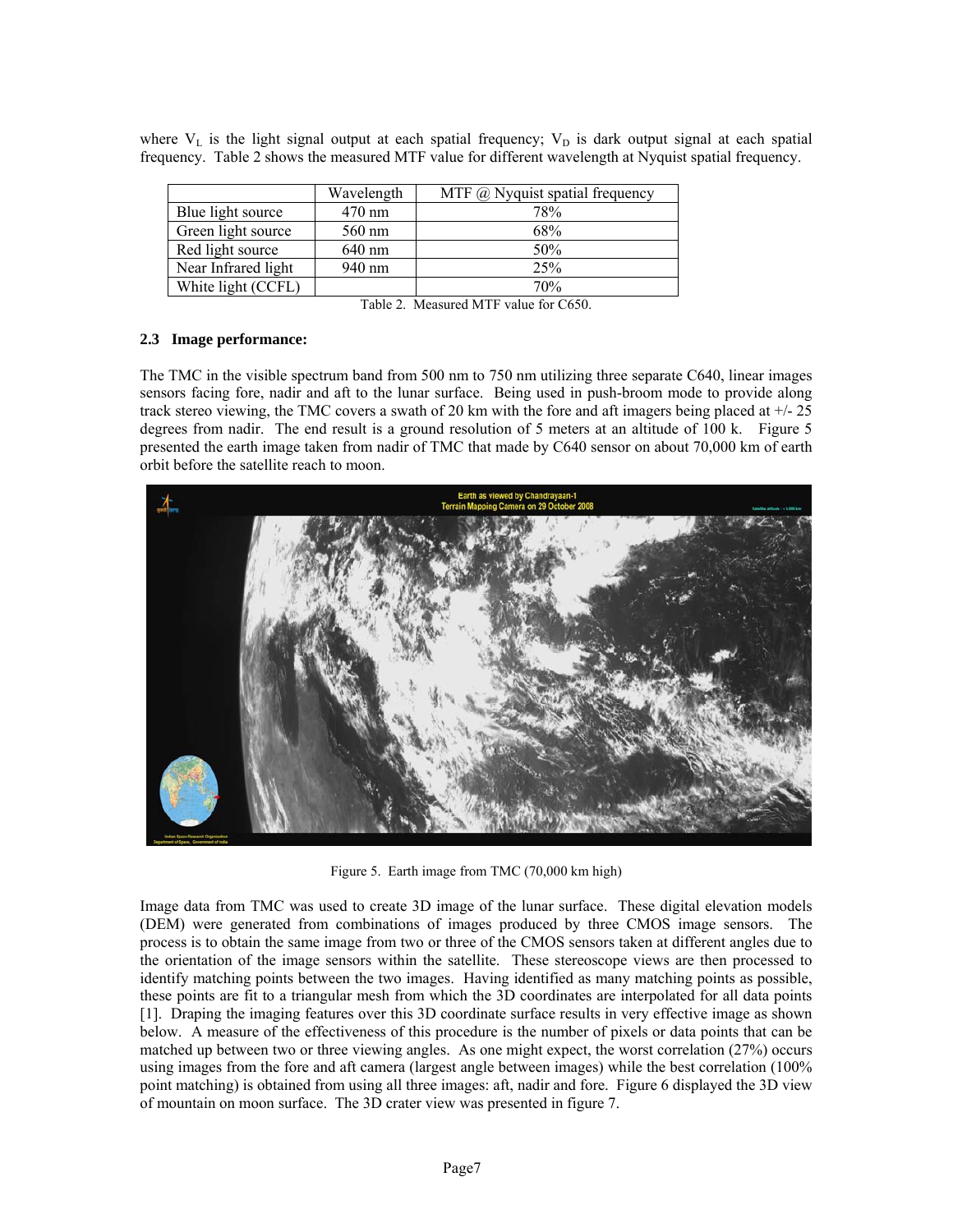# **CHANDRAYAAN1: 3D-VIEW OF MOON**



**Terrain Mapping Camera**<br>5M resolution Area - 10 X 10 km DATE OF PASS - Nov 23, 2008





Area - 10 X 10 km **5M** resolution

Figure 7. 3D crater view on moon surface.

# **2.4 Comparison:**

The advantages afforded CMOS image sensors can be summarized by the following comparison. Table 3 lists the characteristics of four recent lunar projects. The Kaguya launched by Japan, the Chang'e-1 launched by China and the Lunar Reconnaissance Orbiter launched by the US used CCD imagers. While the Chandrayaan-1 launched by India used CMOS imagers.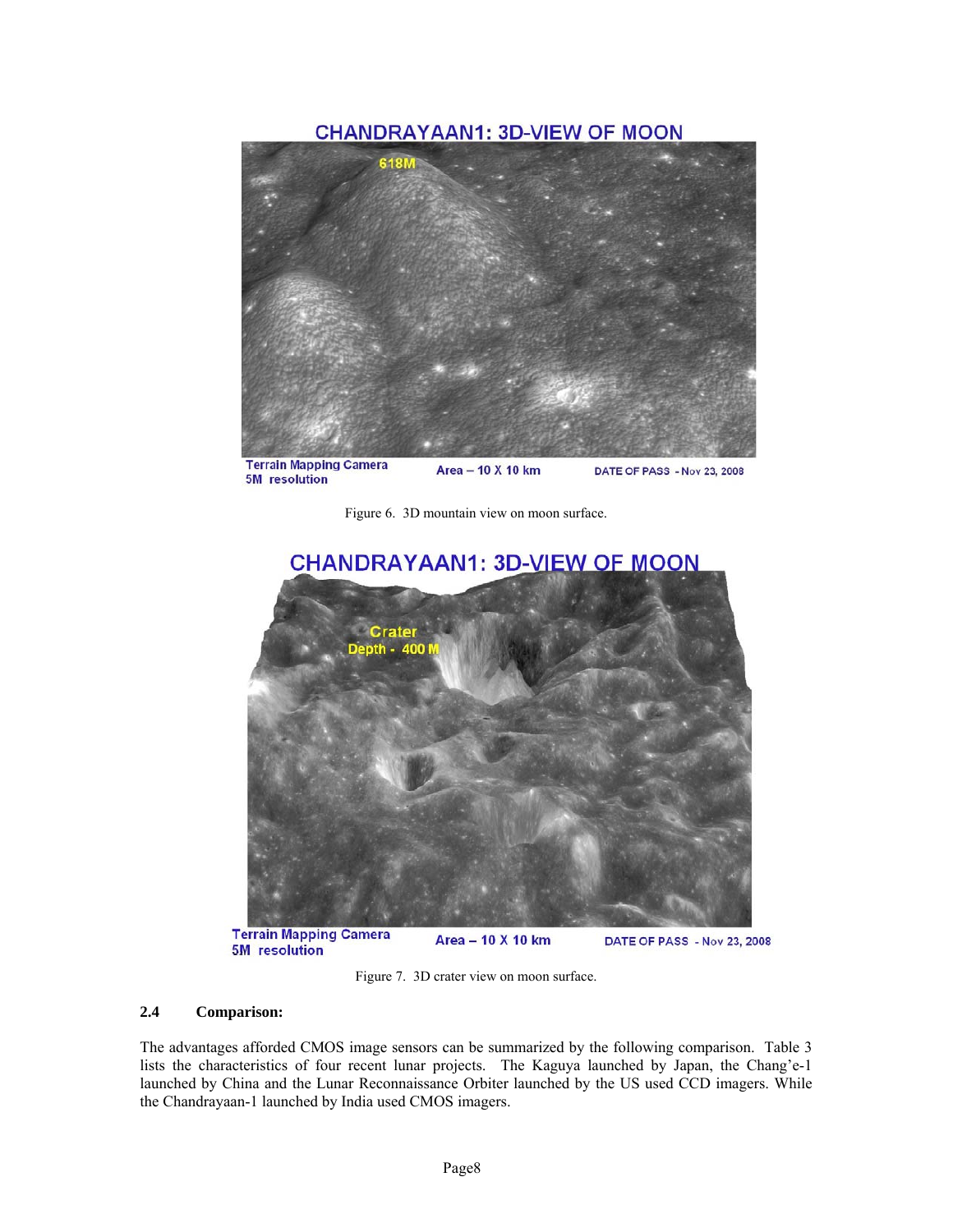|                  | Japan                  | China        | India                     | USA                       |
|------------------|------------------------|--------------|---------------------------|---------------------------|
| <i>Satellite</i> | Kaguya                 | Chang'e-1    | Chandrayaan-1             | Lunar Reconnaissance      |
|                  |                        |              |                           | Orbiter (LRO)             |
| Overall Weight   | $3.0 \text{ tons}$     | $2.3$ tons   | 1.4 tons                  |                           |
| Launch Date      | September 2007         | October 2007 | October 2008              | June 2009                 |
| Camera Type      | Terrain Camera &       | 3D Terrain   | 3D Terrain                | 3D Terrain Mapping        |
|                  | Multi Band             | Mapping      | Mapping                   |                           |
| Camera Sensor    | CCD                    | <b>CCD</b>   | <b>CMOS</b>               | CCD                       |
| Camera Weight    | 2 <br>$9.4 \text{ kg}$ | $>$ 30 kg    | $6.3$ kg                  | $9.8 \text{ kg}$          |
| Camera Power     |                        | $>10$ watts  | $1.8 \text{ watts}^{[3]}$ | $20$ watts <sup>[4]</sup> |
| consumption      |                        |              |                           |                           |

Table 3. Comparison of four recent lunar terrain mapping cameras.

As seen from table 3, the LRO and Chang'e-1 both weigh more and consume more power than the CMOS imagers aboard Chandrayaan-1 while the Kaguya imager weighs at least as much as that found aboard Chandrayaan-1.

# **3. C650 (256 x 512 AREAR ARRAY CMOS SENSOR)**

# **3.1 Device description**

The C650, 256 x 512 pixel area array active pixel sensor (APS) has a large pixel size, slow scan and low power consumption needed for space based, scientific and medical applications. The device block diagram is displayed in figure 3. The C650 chip integrates a 256x512 active pixel sensor array; a PGA for row wise gain setting;  $I^2C$  interface; SRAM, 12 bit analog to digital (ADC); voltage regulator; low voltage differential signal (LVDS) and timing generator. The device can be operated in normal imaging capture mode or row wise gain readout mode or power down mode. Device settings, including coarse gain, rowwise PGA gain, ADC input selection, data output type selection and operating modes can be readable through the  $I<sup>2</sup>C$  interface. Furthermore, the row wise PGA gain can be set with this interface and the coarse gain can be latched through external latch start pulse.

- In normal imaging capture mode, all of the photo detector gain is equal to one.
- In row wise gain readout mode, one can set a different gain (from gain  $= 1$  to 5 for 7 bit increment) on each row of the photo detector by stored the gain setting data on the SRAM thru I<sup>2</sup>C. For example, user can set gain = 2 on 10<sup>th</sup> row and gain = 3 on 11<sup>th</sup> row on each frame for this device. This unique row wise gain setting can compensate the silicon spectral response nonuniformity problem. Since this unique function, the device is suitable for hyper-spectral imager application.
- In power down mode, all of the blocks are power down to save power.

The default setting of the operation for this device is normal imaging capture mode. The photo detector has very low dark leakage. The device is operated in snap shot operation. All of the pixels are start and stop integration simultaneously. The device also provides global exposure control function (no integration will take place till exposure control is active). The detector's high sensitivity is suitable for the very low light imager application, such as space, scientific or telescope application.

This device uses CMOS Sensor's proprietary advanced APS technology and readout structure to reduce the fixed pattern noise, increase dynamic range and improve linearity. The pixel size is 50  $\mu$ m by 50  $\mu$ m have a full well capacity of 700,000 electrons. The photo diode area is 41  $\mu$ m x 22  $\mu$ m results in a 36% of fill factor as shown in figure 10. The device is sensitive over the spectral wavelength of 421 to 964 nm.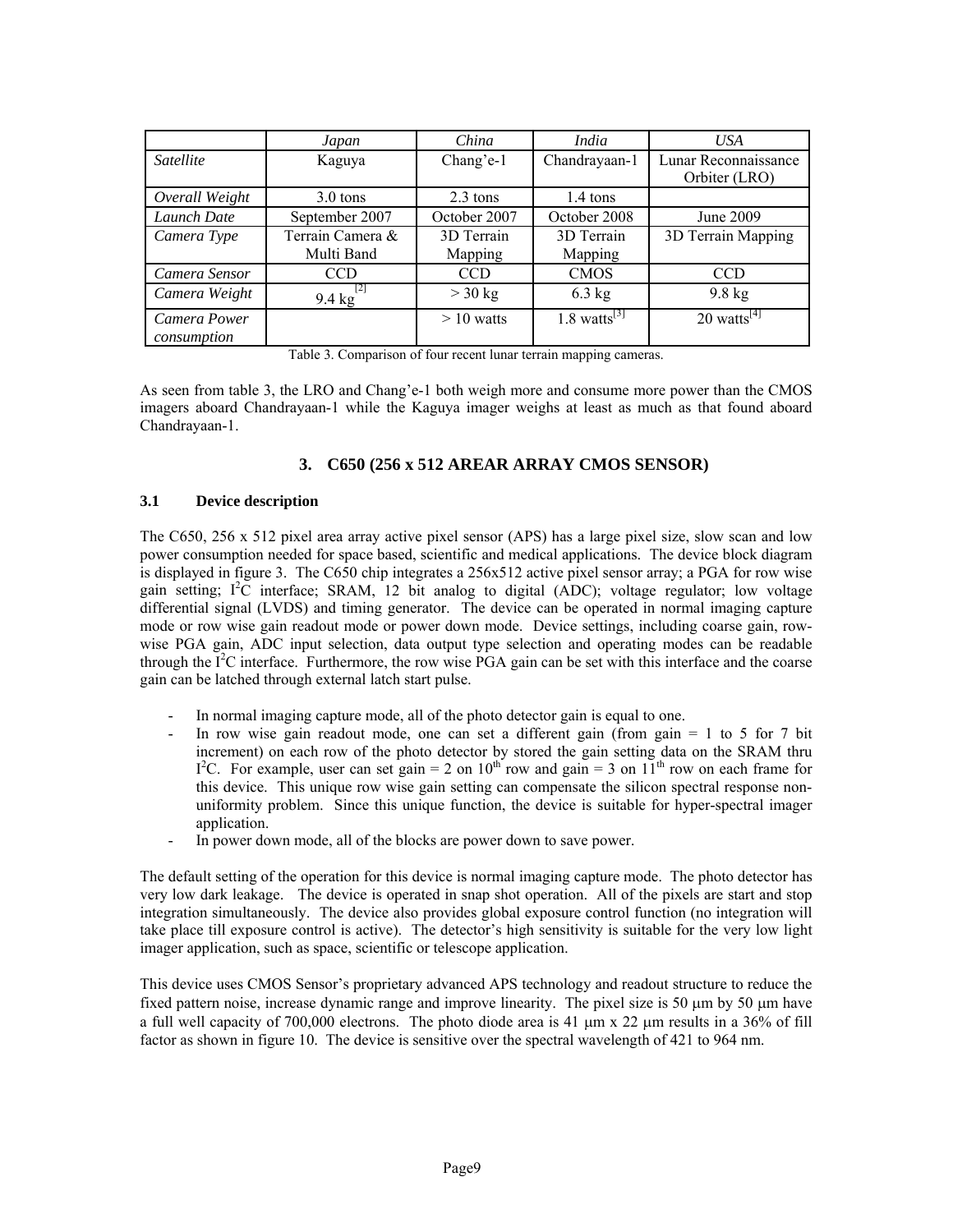

Figure 8. Block diagram of C450 image sensor.

The sensor has an active image array size of 256 columns x 512 rows. However, the full array contains 286 columns and 516 rows, with the extra 30 Optical Block (OB) pixels in each column and the extra 4 OB rows. The optical block pixels are designed to provide a dark reference voltage and eliminate edge effect. For each column, they are arranged for 20 pixels on the beginning of the 1st active pixel and 10 pixels after the 256th pixels. The optical block rows are arranged for 2 rows on the beginning of the 1st active row and 2 rows after the 512th active row. Figure 9 shows the pixel arrangement of the sensor array and the APS unit. The optical block pixels are same as active image sensor except a light shielding opaque element covers them.



Figure 9. Sensor array and each pixel geometry.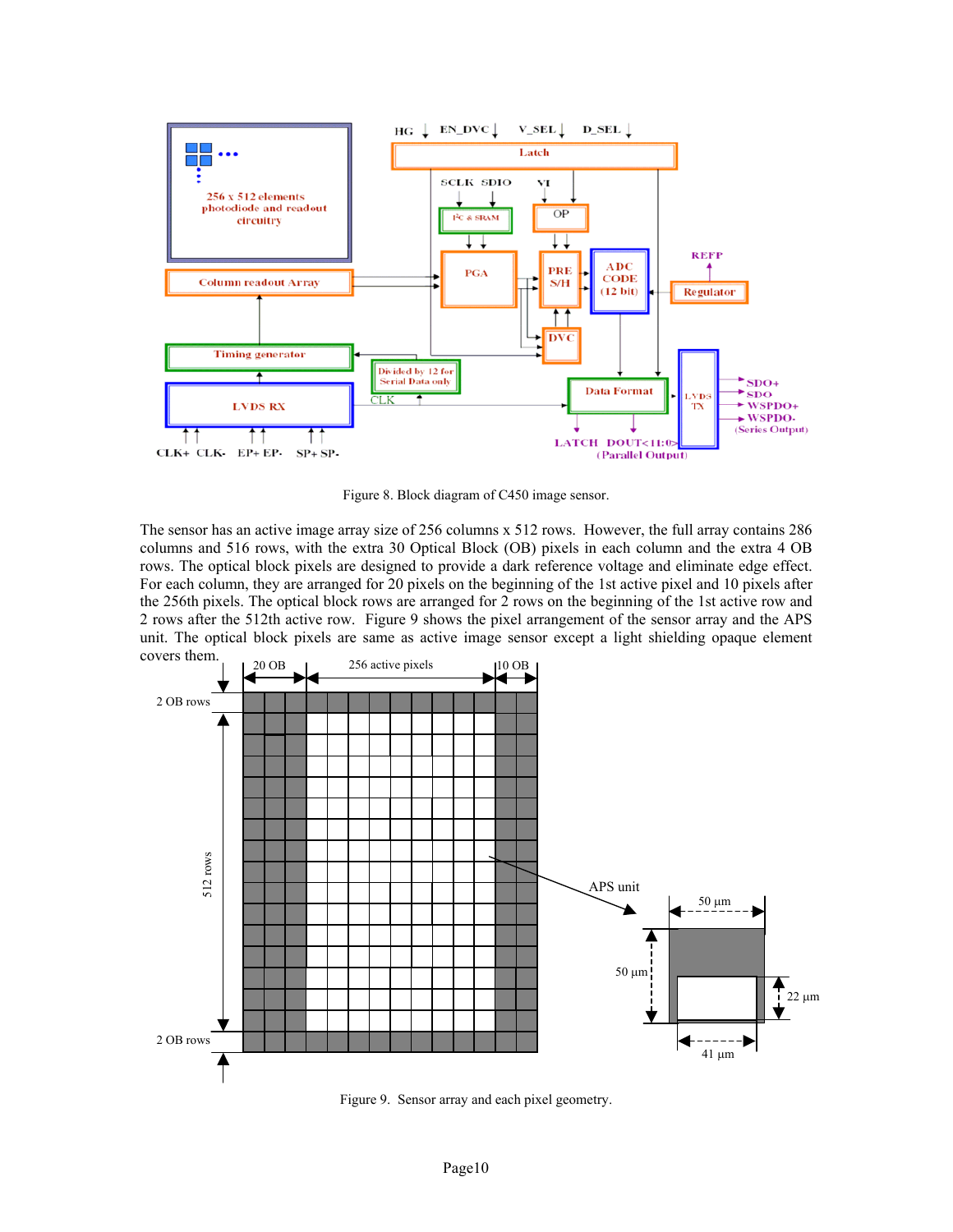# **3.2 Device specification:**

The C650 device was designed for hyper spectral imager in a space borne application. Table 3 summarizes the C650 device specification.

| Item                     | Specification                                                               |                                                                   |  |  |  |
|--------------------------|-----------------------------------------------------------------------------|-------------------------------------------------------------------|--|--|--|
| Readout mode             | Read while integrate: Start and stop integration of all pixels simultaneous |                                                                   |  |  |  |
|                          | (snap shot)                                                                 |                                                                   |  |  |  |
| Maximum Frame rate       | 50 frames per second                                                        |                                                                   |  |  |  |
| Minimum Frame rate       | 5 frames per second                                                         |                                                                   |  |  |  |
| Dark Current             |                                                                             | $\leq$ 9500 electrons / s / pixel for all pixels of the array     |  |  |  |
| Noise floor in dark      | $\leq 8$ LSB                                                                |                                                                   |  |  |  |
| SNR:90% of Full well     | $\geq 501$                                                                  |                                                                   |  |  |  |
| SNR: 50% of Full well    | $\geq$ 243                                                                  |                                                                   |  |  |  |
| SNR: 1% of Full well     | $\geq$ 5                                                                    |                                                                   |  |  |  |
| PSRR of the device       |                                                                             | $\geq$ 60 dB on all the supply lines at maximum readout frequency |  |  |  |
| Power consumption        | $\leq$ 350 mW at maximum readout frequency                                  |                                                                   |  |  |  |
| Full well capacity       | $\sim$ 700Ke                                                                |                                                                   |  |  |  |
| Dark offset mean         | $\leq$ 3 LSB at integration time Ti                                         |                                                                   |  |  |  |
| Dark offset non-         | $\leq$ 2 LSB RMS including FPN at integration time 250 ms                   |                                                                   |  |  |  |
| uniformity               |                                                                             |                                                                   |  |  |  |
| Along track MTF          | MTF @ Nyquist frequency<br>Wavelength                                       |                                                                   |  |  |  |
| (512 row direction)      | 99%<br>470 nm                                                               |                                                                   |  |  |  |
|                          | 560 nm                                                                      | 99%                                                               |  |  |  |
|                          | 640 nm                                                                      | 99%                                                               |  |  |  |
|                          | 940 nm                                                                      | 98%                                                               |  |  |  |
| <b>Across track MTF</b>  | $470 \text{ nm}$                                                            | 96%                                                               |  |  |  |
| (256 column direction)   | 96%<br>560 nm                                                               |                                                                   |  |  |  |
|                          | 95%<br>$640 \text{ nm}$                                                     |                                                                   |  |  |  |
|                          | 940 nm                                                                      | 92%                                                               |  |  |  |
| Residue (Line to Line)   | $\leq$ 1% when alternate Lines are illuminated up to 90% of Full Well       |                                                                   |  |  |  |
| Non-linearity at digital | $\leq$ 1% in 10% to 90% of Full Well for any pixel                          |                                                                   |  |  |  |
| output                   |                                                                             |                                                                   |  |  |  |
| Maximum non-             | $\leq$ 2% RMS                                                               |                                                                   |  |  |  |
| uniformity               |                                                                             |                                                                   |  |  |  |
| Anti-blooming            | Built in lateral anti-blooming structure                                    |                                                                   |  |  |  |

Table 3. Device specification.

# **3.3 Image performance:**

The 256 x 512 element image sensor area array was designed for HySI in a space borne application. As part of the Chandrayaan-1 mission to map the lunar surface, it is critical to gaining an understanding of the mineralogical makeup of the moon. The camera was designed such that one row of 256 elements would image a spatial swath of 20 km on the lunar surface and each of the 512 rows would image a different spectral band. Spectral separation is achieved through the use of wedge filter. The choice to use a wedge filter instead of a prism or grating was made for a reason of simplicity and compactness. The spectral band is cover from 421 nm to 964 nm with 512 rows result in a spectral resolution slightly greater than 1.0 nm per row. However, several rows are combined to produce 64 contiguous bands with a spectral resolution between bands of better than 15 nm. The spatial resolution of HySI camera in the cross track direction is 80 meters [5]. By operating the camera in push broom mode, each of the 512 rows would get an opportunity to image the same 20 km spatial swath collecting 512 different spectral images of the same surface geometry. The wedge filter is oriented such that the cross track dimensions of the wedge filter are uniform and the along track dimensions are those of the varying thickness produced by the wedge filter. Hence, the spectral bands appear in the along track direction.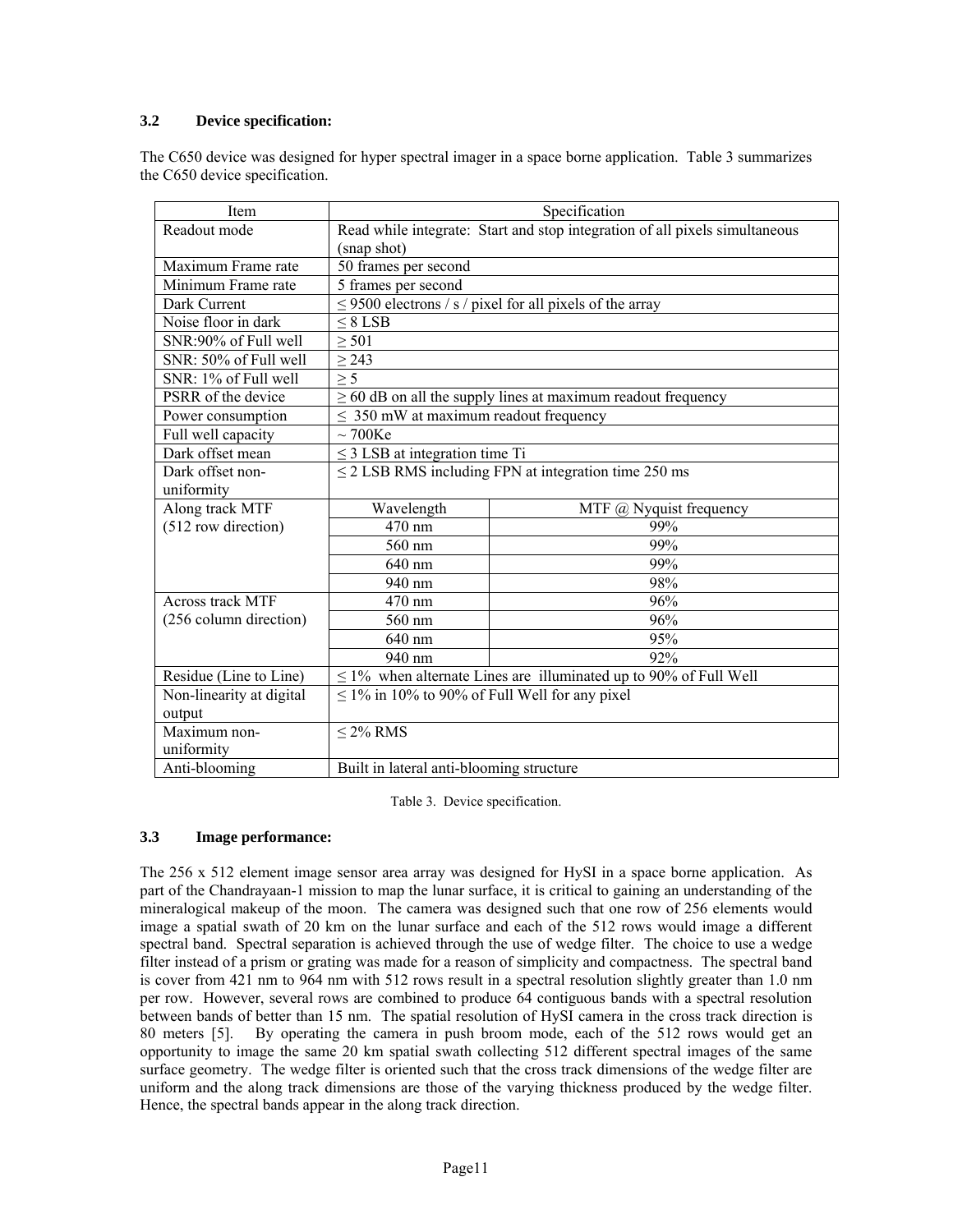The HySI camera has produced impressive imagers as shown in figure 10. This series of images was taken from a 40 km by 20 km section of the moon near the equatorial region from an altitude of 100 km. The majority of the imagers only show subtle variation in the shades of gray because the lunar surface is devoid of many of the color producing features we are accustomed to. However, by subtracting and / or taking the ratio of one image to another these subtleties become evident. This slight variation across the 64 bands will produce the chemical signatures of the lunar surface.





Figure 10 (b). 64 bands of images of craterlet barrow H.



Figure 10 (a). 64 bands of image taken near lunar equatorial region.

Figure 11. Hyper cube of a isolated crater



**INDIAN SPACE RESEARCH ORGANISATION**<br>DEPT, OF SPACE, GOVERNMENT OF INDIA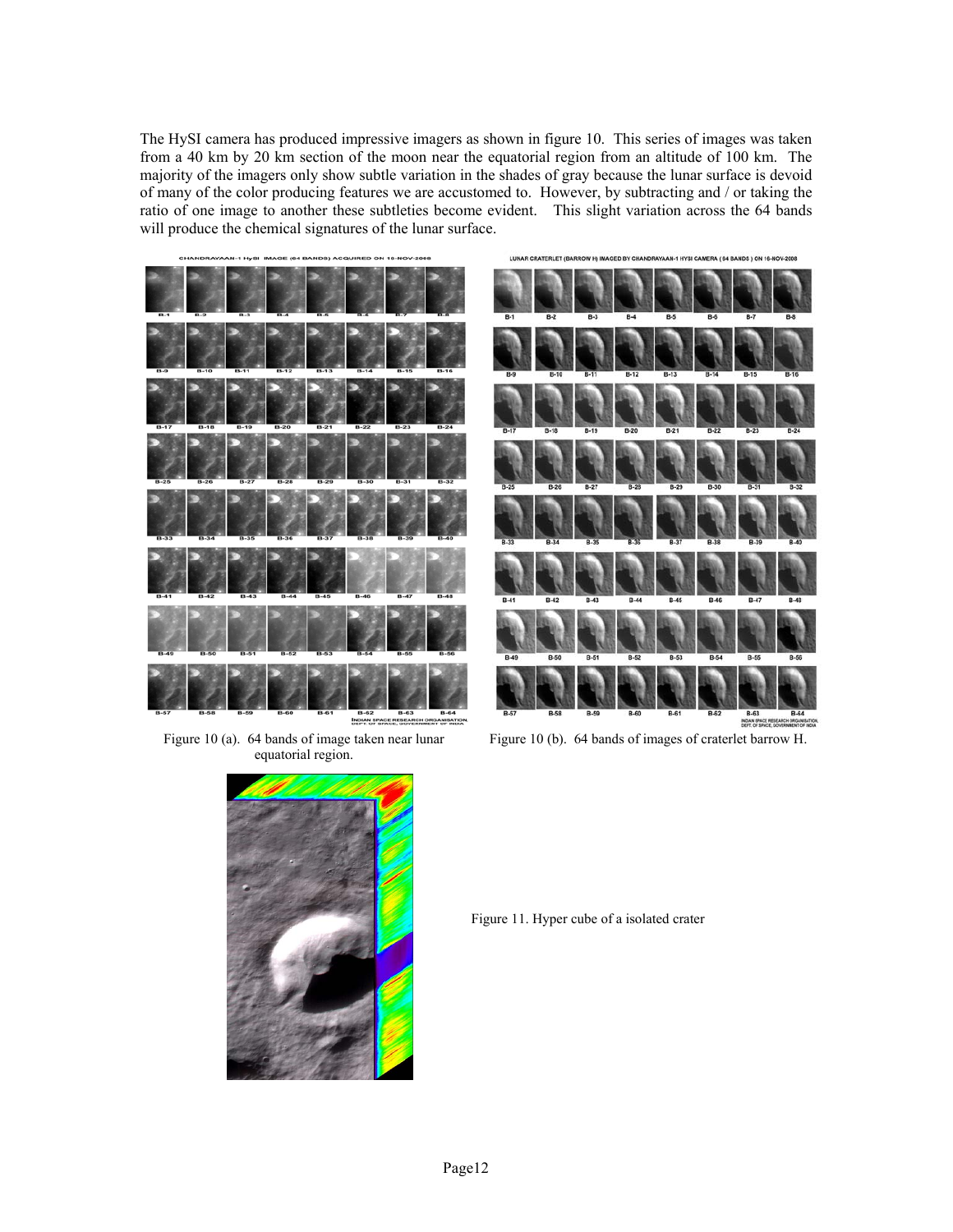Figure 11 is a hyper cube of a single crater. A hyper cube is obtained by stacked all 64 images (one from each band) of the same surface topography. In this case, the information has been color coded to make it easier to detect changes in the chemical makeup of the surface.

# **4. C468 (FIVE BANDS CMOS SENSOR)**

The C468, five bands image sensor array consists of five independent sensor lines: one PAN band and four MS band which designates as MS1, MS2, MS3 and MS4, packaged in a ceramic substrate. The PAN band has a total of 12,000 pixels, the pixel size is 10  $\mu$ m square on a pixel pitch of 10  $\mu$ m. The multi-spectral (MS) bands, (MS1  $\sim$  MS4), each band has 6000 pixels, the pixel size is 20  $\mu$ m square on a pixel pitch of 20 m. Five bands arranged on MS1, MS2, PAN, MS3 and MS4 sequence. The spacing between each band to neighbor band (MS1 to MS2, MS2 to PAN, PAN to MS3, and MS3 to MS4) is 4 mm. Thus, the focal plane (image sensor area) is 120 mm x 16.02 mm. A 132 pin of Pin Grid Array (PGA) ceramic package is used to house the silicon chip. The space qualified radiation hardness glass window with double side AR coating is used to seal the silicon sensor. The device after package is 155 mm x 60 mm x 8.77 mm.

The device uses our proprietary technologies (e.g., wafer butting, multi chip butting, and multiple readout) to achieve the requirement of gapless image pixel line and very short integration time. The array is designed to provide a high resolution, low power consumption for high attitude ( $\sim$  720 km) earth orbit RSI application. The C468 is mixed mode MSOC IC that integrates active pixel sensor (APS), programmable gain amplifier (PGA), 12 bit analog to digital (ADC), voltage regulator, low voltage differential amplifier (LVDS) and timing generator together. The C468 is also built with power down mode that will consume a very small of power while the focal plane array (FPA) is not active. The device is response over the spectral wavelength of 450 to 900 nm with five different bands. With external multi mode filter, it is defined as: PAN (450 ~ 700 nm), MS1 (455 ~ 515 nm), MS2 (525 ~ 595 nm), MS3 (630 ~ 690 nm), and MS4 (762  $\sim$  897 nm). A scribe line is designed between each band to band. Therefore, all five bands are total isolation and an independent chip. All of five sensor bands are electrically isolated. The user can power on any band of the sensor array independently. This functionality allows the user to read different colors from the imager.

# **4.1 Device description:**

The C468 utilized our proprietary technologies to achieve gapless image pixel line with five sensor arrays: four MS ( $MS1 \sim MS4$ ) bands and one PAN band. Each band consists of four identical sub-chips so there are a total of 20 sub-chips. Figure 12 shows the principle to produce a long image sensor packaged in a ceramic substrate. The sequence of band to band is MS1, MS2, PAN, MS3 and MS4 (see figure 13).



Figure 12. Demonstrate C468 sub-chip diagram in a ceramic package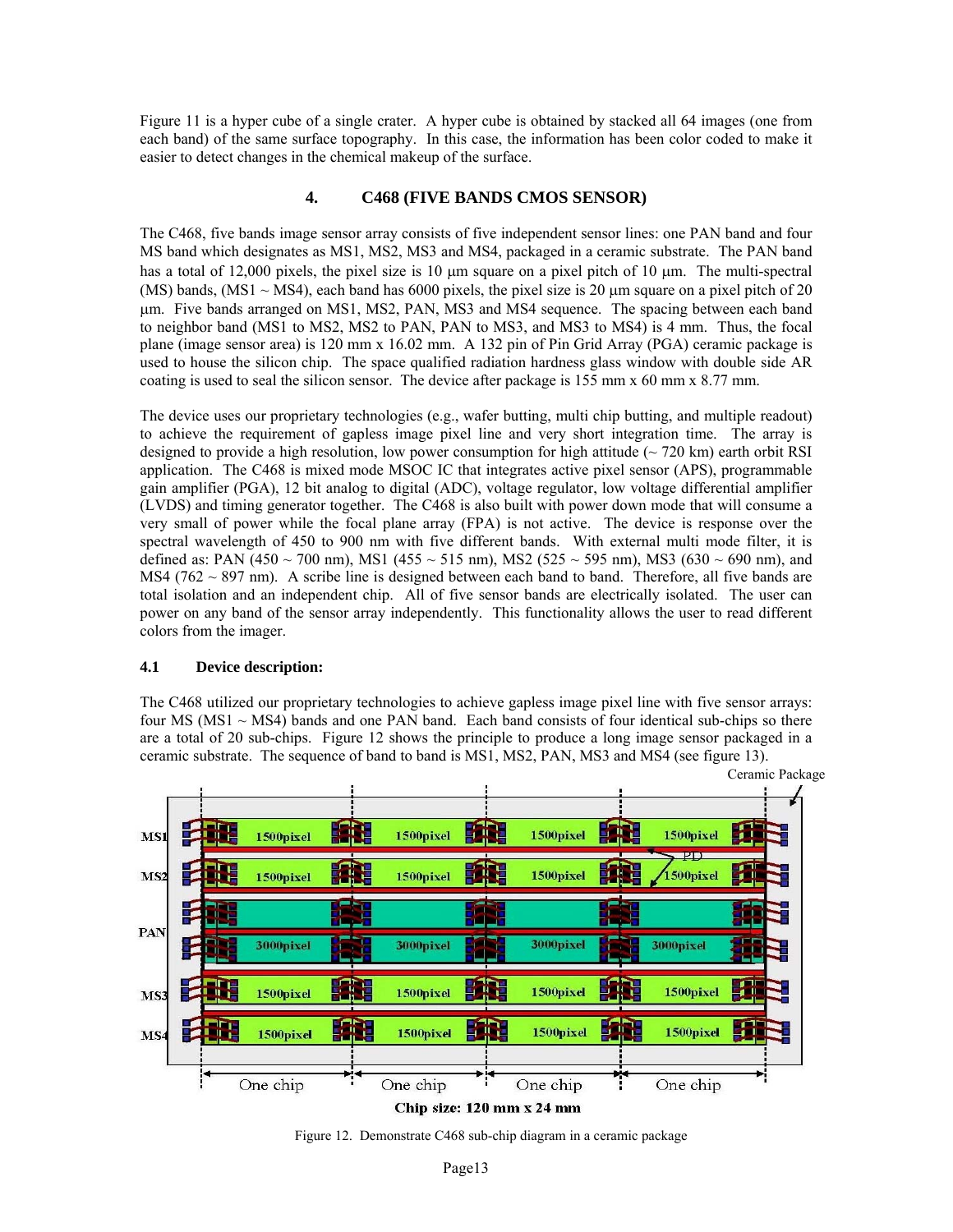

Figure 13. Band to band sequence.

Since the sensors are manufactured on the same wafer, the registration errors between bands to band cannot occur. All of the pixels are in same elevation. The color image produced with this approach is superior to conventional CCD method of assembling several individual CCD array onto a FPA.

# **4.2 Device specification:**

|                    | Item                       | Specification                                                                |                       |                   |                   |  |  |
|--------------------|----------------------------|------------------------------------------------------------------------------|-----------------------|-------------------|-------------------|--|--|
| Readout mode       |                            | Snap shot operation; Start and stop integration of all pixels simultaneous   |                       |                   |                   |  |  |
| Integration time   |                            | <b>PAN</b>                                                                   |                       | 297 us $\pm$ 5%   |                   |  |  |
|                    |                            | $MS(MS1 \sim MS4)$                                                           |                       | 594 us $\pm$ 5%   |                   |  |  |
| Dark Current       |                            | $\leq$ 1000 electrons / s /pixel for all pixels of the array                 |                       |                   |                   |  |  |
| PSRR of the device |                            | $\geq$ 60dB on all the supply lines at readout frequency                     |                       |                   |                   |  |  |
| Power consumption  |                            | <b>PAN</b>                                                                   |                       | 1.6 W             |                   |  |  |
|                    |                            | MS1                                                                          |                       | 0.8 W             |                   |  |  |
|                    |                            | MS <sub>2</sub>                                                              |                       | 0.8 W             |                   |  |  |
|                    |                            | MS3                                                                          |                       | 0.8 W             |                   |  |  |
|                    |                            | MS4                                                                          |                       | 0.8 W             |                   |  |  |
|                    |                            | Total                                                                        |                       | 4.8 W             |                   |  |  |
| Full well capacity |                            | PAN                                                                          |                       | 32,000 electrons  |                   |  |  |
|                    |                            | MS1                                                                          |                       | 95,360 electrons  |                   |  |  |
|                    |                            | MS <sub>2</sub>                                                              |                       |                   | 138,000 electrons |  |  |
|                    |                            | MS3                                                                          |                       | 132,000 electrons |                   |  |  |
|                    |                            | MS4                                                                          | 123,000 electrons     |                   |                   |  |  |
|                    | Dark offset non-uniformity | Dark signal variation is less than 5 times its noise level at mean radiance. |                       |                   |                   |  |  |
|                    | Residue (Line to Line)     | $\frac{1}{6}$ when alternate Lines are illuminated up to 90% of Full Well    |                       |                   |                   |  |  |
| Non-linearity      |                            | $\leq$ 1% in 10% to 90% of Full Well for any pixel                           |                       |                   |                   |  |  |
|                    | Maximum non-uniformity     | $<$ 1% RMS including FPN                                                     |                       |                   |                   |  |  |
| Anti-blooming      |                            | On chip lateral anti-blooming structure                                      |                       |                   |                   |  |  |
| Band               | <b>Band definition</b>     | Mean irradiance (W/m2)                                                       | Saturation irradiance |                   | SNR @ mean        |  |  |
|                    | (nm)                       |                                                                              | (W/m2)                |                   | irradiance        |  |  |
| PAN                | $450 \sim 700$             | 0.1820                                                                       | 0.5460                |                   | > 93              |  |  |
| MS1                | $455 \sim 515$             | 0.0397                                                                       | 0.1193                |                   | >100              |  |  |
| MS <sub>2</sub>    | $525 \sim 595$             | 0.0467                                                                       | 0.1402                |                   | >100              |  |  |
| MS3                | $630 \sim 690$             | 0.0413                                                                       | 0.1239                |                   | >100              |  |  |

The specification of C468 device is displayed in table 5.